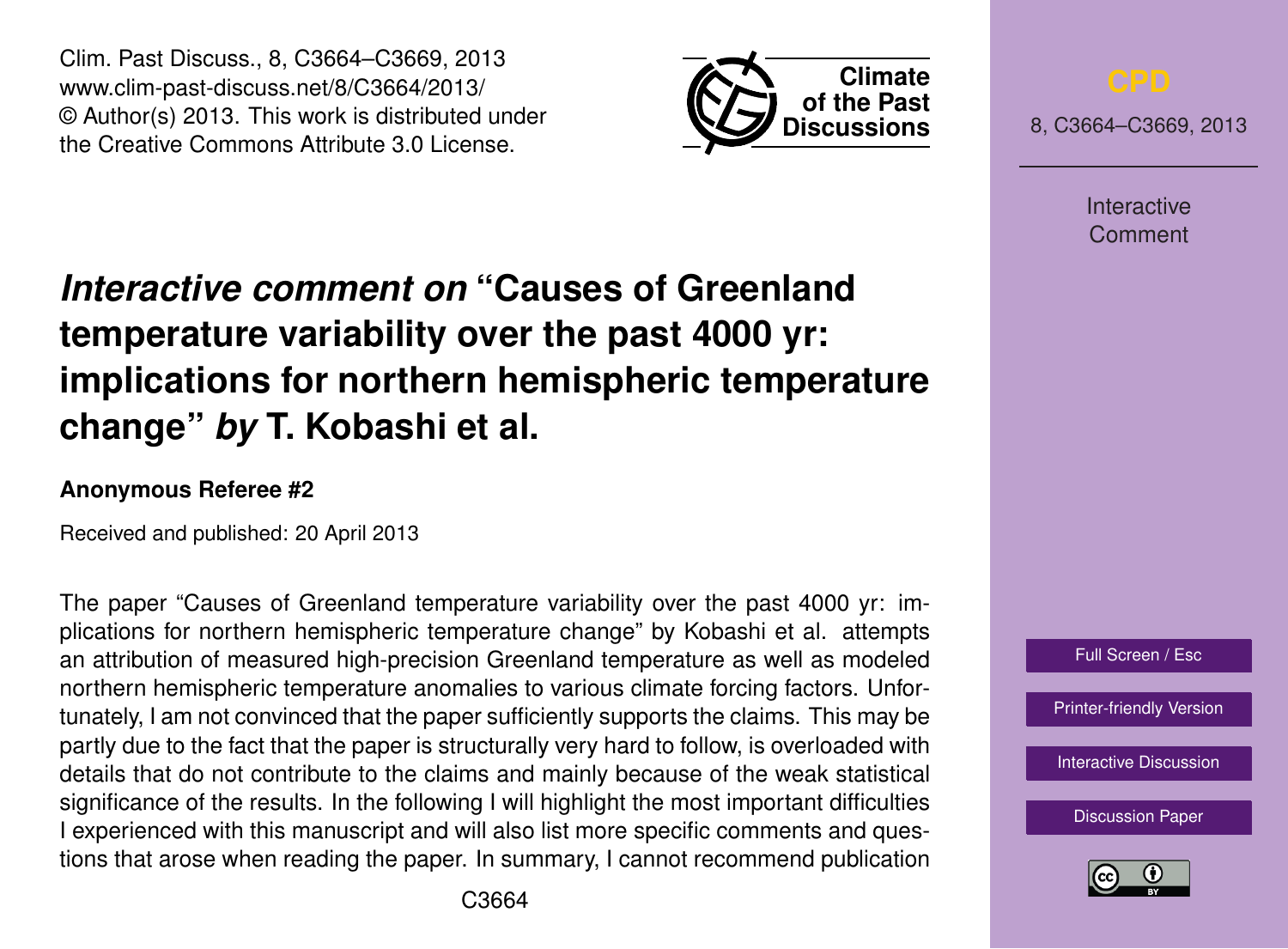of this paper in CP in its current form, but may see potential for an improved manuscript after getting rid of most of the ballast and by providing a more stringent discussion of the time series analytical and statistical approach. In the end the statistical significance of the results must be sufficient to justify the approach and the conclusions.

### General comments

1. The paper relies on high-precision temperature reconstructions using d15N2 measurements on ice samples from the Greenland GISP2 ice core. Unfortunately, these data have been published before, so the paper cannot take credit for this high quality data set but only for new insights from the discussion of the data that have not been gained before.

2. Some subsections of the paper compare the d15N2 derived temperatures with proxy reconstructions from Greenland stable water isotope records. In the end none of this is used for the discussion of the ultimate goal of the paper, i.e. the attribution of temperature changes to individual forcing factors. Accordingly, this discussion of the proxy records should be taken out in a future manuscript.

3. The time series analysis (see also specific comments below) relies heavily on the statement that the Greenland temperature anomaly (GTA) is negatively linked to solar irradiance changes. In a first step a GTA is calculated by using the results from a 1-dimensional energy balance model incl. solar forcing (TSI). This GTA record shows significant correlation with the TSI record. Such a correlation is not surprising as the TSI is intrinsically embedded in the model result as the authors admit. In a second step they, therefore, did a model run without solar forcing to derive a GTA. This record, however, is then barely correlated to the solar irradiance (the joint variance is smaller than 5%). For me this essentially shows that Greenland temperatures exhibit no solar influence at all, questioning the following discussion in the paper (see also specific comment below). In a revised version of the paper, the authors have to make a statistically more convincing case for their interpretation. Note that this implies that dependent on

8, C3664–C3669, 2013

Interactive Comment

Full Screen / Esc

[Printer-friendly Version](http://www.clim-past-discuss.net/8/C3664/2013/cpd-8-C3664-2013-print.pdf)

[Interactive Discussion](http://www.clim-past-discuss.net/8/4817/2012/cpd-8-4817-2012-discussion.html)

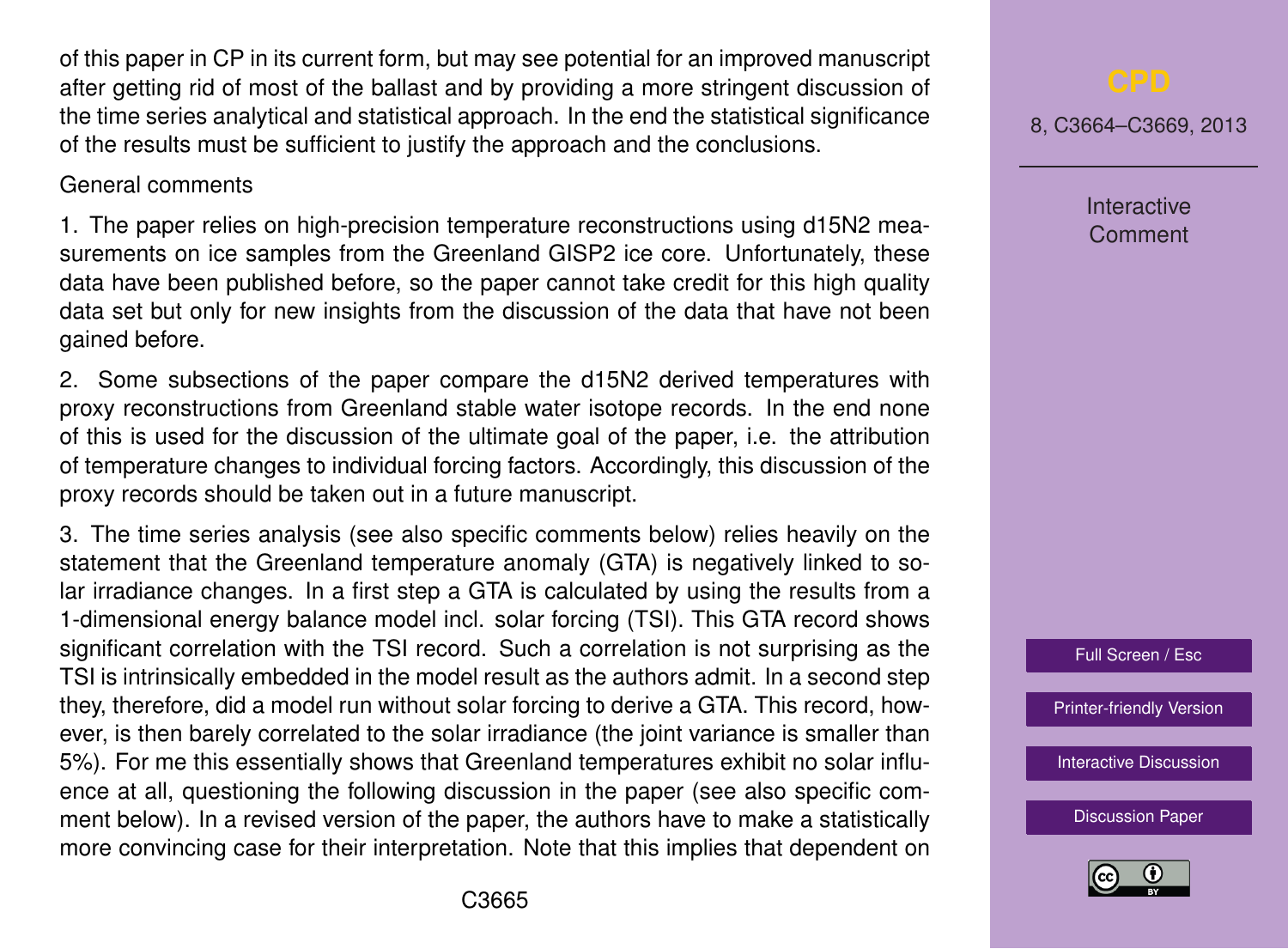this result the question is raised whether the Greenland temperature record improves the forcing attribution at all. Ultimately, this could imply that the whole exercise could be done without the Greenland data.

4. Another fundamental issue is the volcanic forcing record as derived by the authors. The authors state that the atmospheric e-folding time of stratospheric SO4 aerosol is on the order of 1 year, implying that any climate forcing of a single volcanic events is restricted to a few years. Nevertheless, the authors calculate a 50 year running mean of the volcanic forcing, thus widening the temporal influence of one eruption beyond its potential impact window. Among others, this leads to the artifact that a volcanic forcing is taking place even before the volcano eruption occurred. Also later the discussion of the volcanic forcing is not stringent enough with respect to the question whether the solar forcing is coming about by a higher frequency of volcanic events in a given time window, or whether one extraordinary volcano leads to a strong forcing. This discussion has to be improved in a future manuscript.

5. Finally, the overall structure and the explanation of the step-by-step statistical approach are not conducive for bringing the message across. I have to admit I got confused several times which records are discussed and how exactly these records have been derived. A clear separation of the statistical approach from its discussion in separate chapters and a clear labeling in the figures in a future manuscript would help to resolve this. In general there are way too many figures, where many of them are not required (see suggestions below).

Specific comments

**Abstract** 

The abstract makes the claim that these data are more precise than other reconstructions. The quality of the data should be quickly reviewed in the method section

The statement that forcing factors can explain (only) 10% of the temperature variability

8, C3664–C3669, 2013

**Interactive** Comment

Full Screen / Esc

[Printer-friendly Version](http://www.clim-past-discuss.net/8/C3664/2013/cpd-8-C3664-2013-print.pdf)

[Interactive Discussion](http://www.clim-past-discuss.net/8/4817/2012/cpd-8-4817-2012-discussion.html)

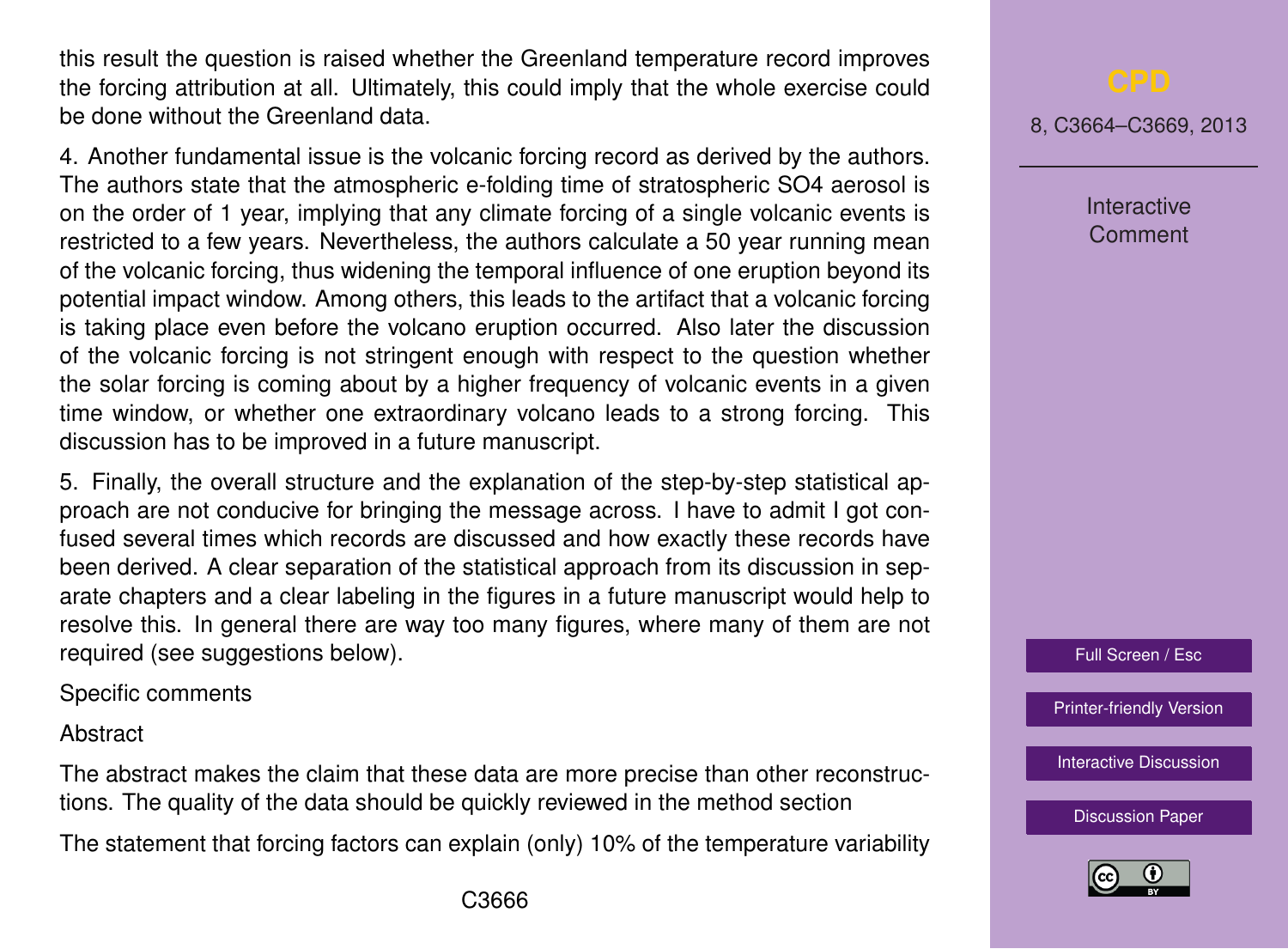in the Greenland record is not very reassuring. Taken at face value this would imply that 90% of the temperature variability is related to natural variability.

### Introduction

In the last paragraph of the introduction the authors make the statement that additional information for hemispheric temperature reconstructions can be gained from the understanding of the Greenland anomalies. I completely agree with the authors. Unfortunately, the manuscript in its present state does not provide enough statistical base to allow for such an improved understanding of the GTA.

On page 4820 the authors make the claim that their Greenland record is amongst the most precise temperature reconstructions available, but this claim is not supported in the method section. In this respect, especially the potential introduction of systematic errors due to the use of a firnification model has to be discussed. As only Holocene samples are discussed, this issue is probably not so important for this study. In essence, I agree totally with the authors on the quality of their data but this has to be discussed in the method section. Quantifying the size of the error in the temperature reconstructions is also essential for the significance of the attribution of these changes to individual forcing factors.

Section 3.3. I would suggest to delete this section as it does not contribute to the overall question of this paper

Page 4830 represents one of the major problems of the manuscript. The authors state that Greenland temperatures are positively correlated to TSI with r=0.1 and negatively correlated with r=0.08 after detrending the record. This implies that less than 1% of the variance in the Greenland temperature record can be attributed to the TSI variation. In my opinion, these numbers provide not sufficient grounds for any further discussions.

Section 4.2: I would suggest to delete this section as it does not contribute to the overall question of this paper

8, C3664–C3669, 2013

Interactive Comment



[Printer-friendly Version](http://www.clim-past-discuss.net/8/C3664/2013/cpd-8-C3664-2013-print.pdf)

[Interactive Discussion](http://www.clim-past-discuss.net/8/4817/2012/cpd-8-4817-2012-discussion.html)

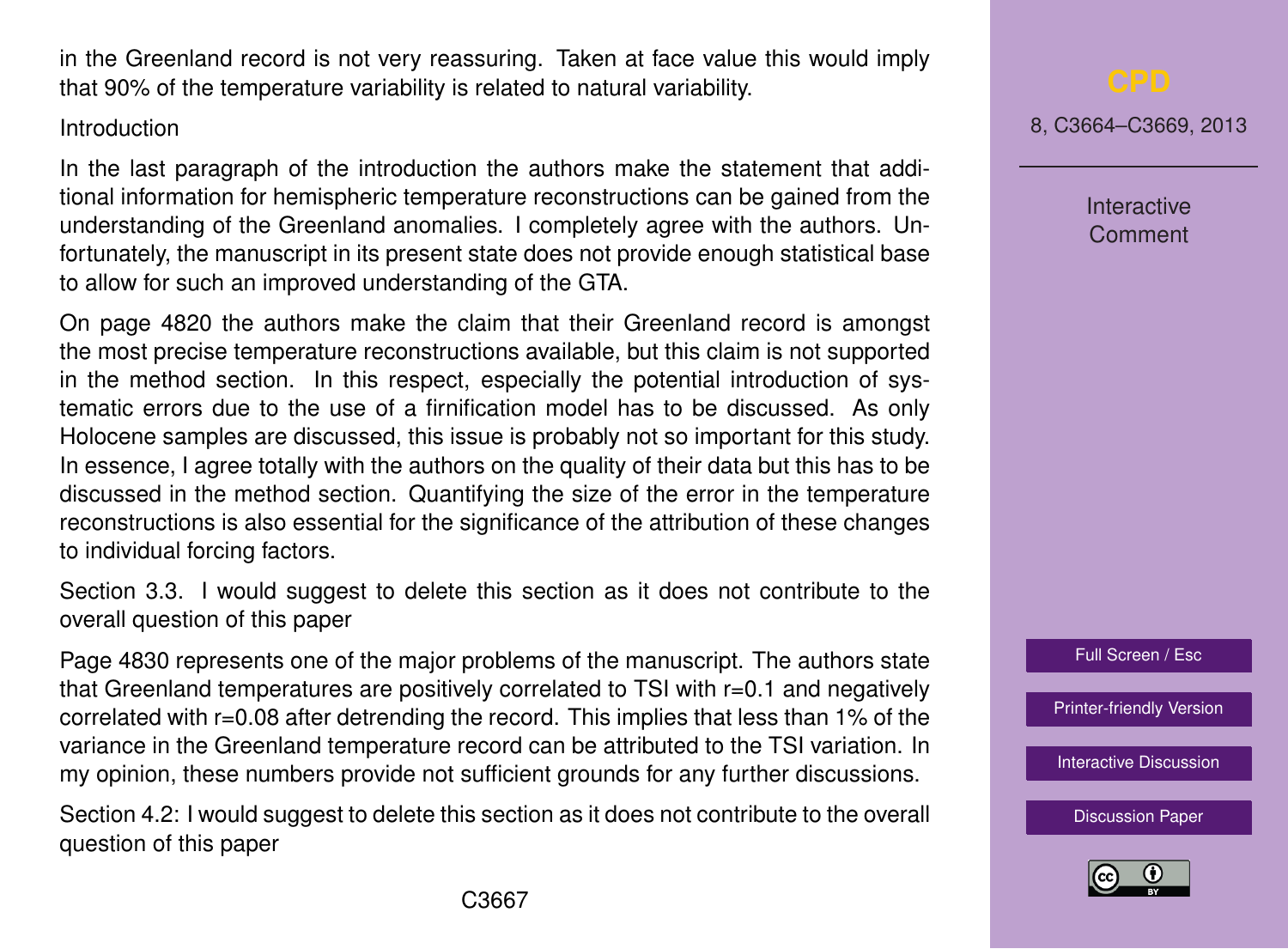On page 4835 the authors use a global average CH4 concentration to quantify its forcing in the northern hemisphere. This seems inconsistent with the local forcing of CH4 in Greenland and to some extent also for the northern hemisphere. I would advise to use only the Greenland CH4 record here.

Page 4838 deals with the discussion of the volcanic forcing. See my comments above on the use of a 50 year running mean and the distinction between higher volcanic frequency and single events. Accordingly, the statement on page 4839 (line 12) may be reflecting a time series analysis artifact, as their volcanic forcing record is a low-pass filtered version of the true volcanic forcing, thus transferring power from the multiannual time scale to the multidecadal time scale.

Page 4841: Again, the statistics doesn't convince me that the solar forcing is really negatively correlated to the GTA. Also the use of the hemispheric scaling factor of 1.21 for the 70-80° latitude band cannot be taken for granted. Even if a negative correlation may exist, the scaling factor may be different for individual latitude bands. Can you give the correlation of the measured Greenland temperature and the modeled temperature in the 70-80° latitude band without the solar correction? I assume the correlation will be comparably high.

Section 5.4. The statement in the first sentence of this section is entirely due to the use of a 1d EBM. In this case, all latitudinal bands have to behave similar in their non-orbital components.

Page 4845: The existence of Bond cycles is controversially discussed in the literature. In any case appropriate references to this literature should be given.

Finally the last paragraph in section 5.4 does not really contribute a lot to the goals of the paper and could be deleted.

References:

The Kobashi et al., 2012 paper has been published in CP and is not in press in JGR. . .

8, C3664–C3669, 2013

**Interactive Comment** 

Full Screen / Esc

[Printer-friendly Version](http://www.clim-past-discuss.net/8/C3664/2013/cpd-8-C3664-2013-print.pdf)

[Interactive Discussion](http://www.clim-past-discuss.net/8/4817/2012/cpd-8-4817-2012-discussion.html)